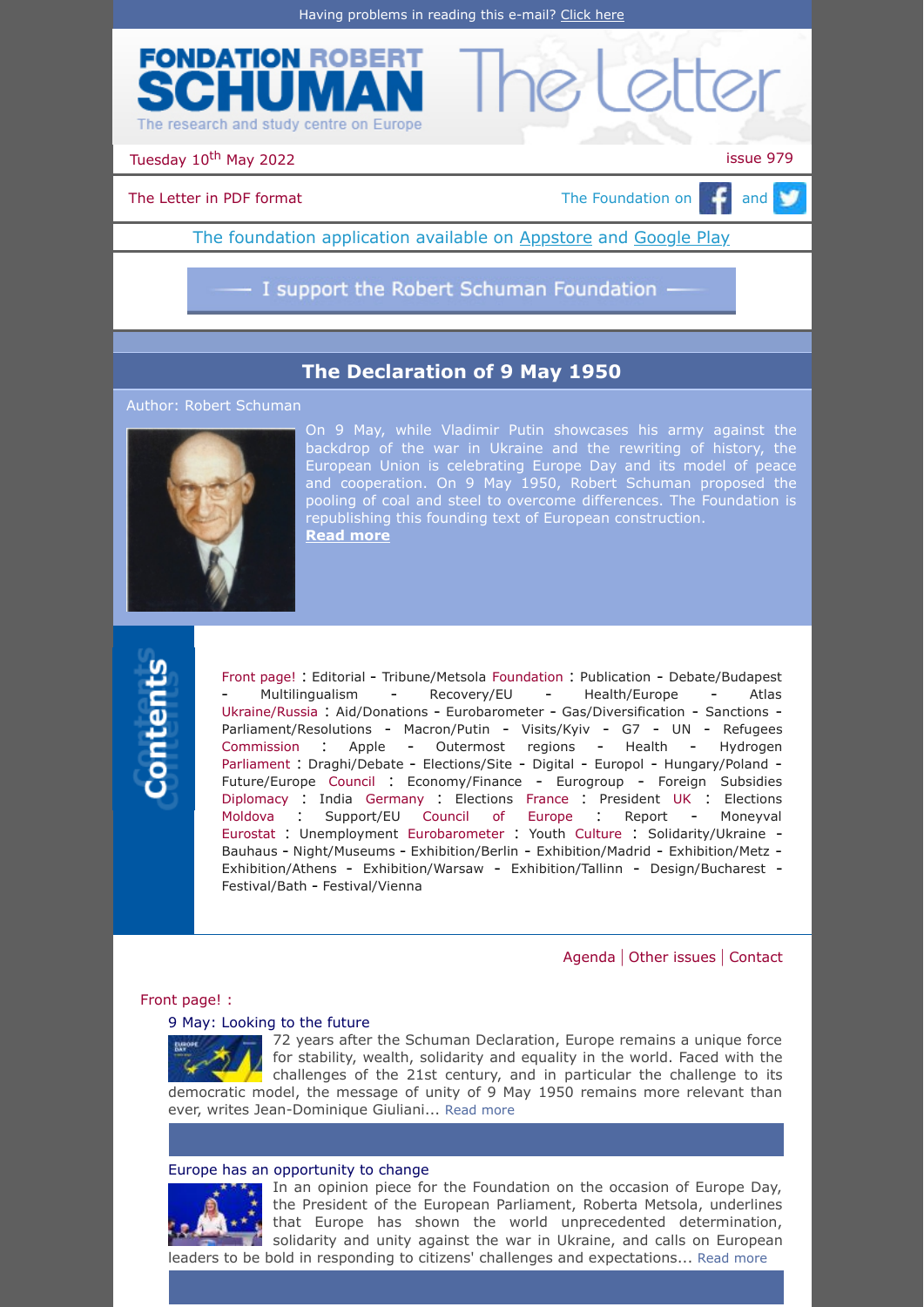#### <span id="page-1-0"></span>Foundation :

#### <span id="page-1-1"></span>[Unreservedly European](https://www.robert-schuman.eu/fr/librairie/0264-europeen-sans-complexes)



In his book, Jean-Dominique Giuliani openly addresses his fellow citizens, who must refuse to accept the lies told about the European Union, while at the same time making a constant contribution to improving it. This book, published by Marie B, is available in paper format on the Foundation's website and in bookshops. Order it your copy now!.. [Read more](https://www.robert-schuman.eu/fr/librairie/0264-europeen-sans-complexes)

### <span id="page-1-2"></span>[Essential Europe](https://habsburgottoalapitvany.hu/en/invitation-essential-europe/)



The Institute for Strategic Studies of the National University of Public Service and the Otto von Habsburg Foundation are organising a conference in Budapest on 10 May with Jean-Dominique Giuliani on the importance of strengthening the European Union in the current geopolitical context... [Read more](https://habsburgottoalapitvany.hu/en/invitation-essential-europe/)

# <span id="page-1-3"></span>[The Union's 24 languages, guarantees of European democracy](https://www.robert-schuman.eu/fr/newsletter/lettre-special-visioconference-12052022.html)



On 12 May, the Foundation is organising an online debate on the importance of multilingualism in the European Union. This video conference will be held in the framework of the French Presidency of the Council of the European Union... [Read more](https://www.robert-schuman.eu/fr/newsletter/lettre-special-visioconference-12052022.html)

#### <span id="page-1-4"></span>[European Recovery Plans: figures and priorities](https://www.robert-schuman.eu/en/european-recovery-plan)



In response to the economic and social consequences of the Covid-19 pandemic, the EU has set up a €672.5 billion recovery fund, known as the Recovery and Resilience Facility, for Member States in the form of grants and loans. 24 plans have so far been approved by the Council, including those of Bulgaria and Sweden on 3 May. 21 countries have received the planned pre-financing, and 4 countries have received a

first tranche after meeting a series of targets. The Commission has not yet approved the Hungarian and Polish plans because of their infringement of the rule of law. The Foundation provides you with an interactive map of the plans country by country, to see the amounts, timetables and priorities... [Read more](https://www.robert-schuman.eu/en/european-recovery-plan)

#### <span id="page-1-5"></span>[Map of Health Measures and Travel Conditions in Europe](https://www.robert-schuman.eu/en/covid19)

**CONTRACTS** 

Most of the health measures introduced during the winter have been lifted in the European Union. Since 1 May, no documents are required to enter Bulgaria, while Germany has extended the current entry restrictions until the end of May. In the Czech Republic, masks have not

been required in public places since 5 May. The European Parliament and the Council are expected to adopt the extension of the digital Covid certificate for one year, until June 2023. To find out what the situation is in the Member States, the Foundation offers you a complete map of the measures in place. An indispensable, regularly updated resource... [Read more](https://www.robert-schuman.eu/en/covid19)

# <span id="page-1-6"></span>[The Permanent Atlas of the European Union is available](https://www.robert-schuman.eu/en/bookshop/0261-the-3rd-edition-of-the-permanent-atlas-of-the-european-union)



Pour mieux comprendre l'Europe en 2022, l'Atlas permanent de l'Union européenne, publié aux éditions Marie B, ouvrage unique en son genre, propose une vue complète et facile d'accès, de l'Union européenne, de la zone euro et de chacun de ses 27 États membres avec de très [nombreuses cartes. Il est disponible en librairie ou sur](https://www.robert-schuman.eu/en/bookshop/0261-the-3rd-edition-of-the-permanent-atlas-of-the-european-union) notre site... Read more

#### <span id="page-1-7"></span>Ukraine/Russia :

# <span id="page-1-8"></span>[Conference of Donors for Ukraine](https://ec.europa.eu/commission/presscorner/detail/fr/ip_22_2832)

<span id="page-1-9"></span>

An international donor conference for Ukraine organised by Poland, Sweden, the Commission and the European Council was held on 5 May in Warsaw. The participants pledged around \$6.5 billion in additional aid to the Ukrainians. The Commission announced new support measures worth €200 million; Slovakia, the UK, Germany, France and the US pledged €541,000, £45 million, €265 million, \$300 million and \$387 million respectively... [Read more](https://ec.europa.eu/commission/presscorner/detail/fr/ip_22_2832)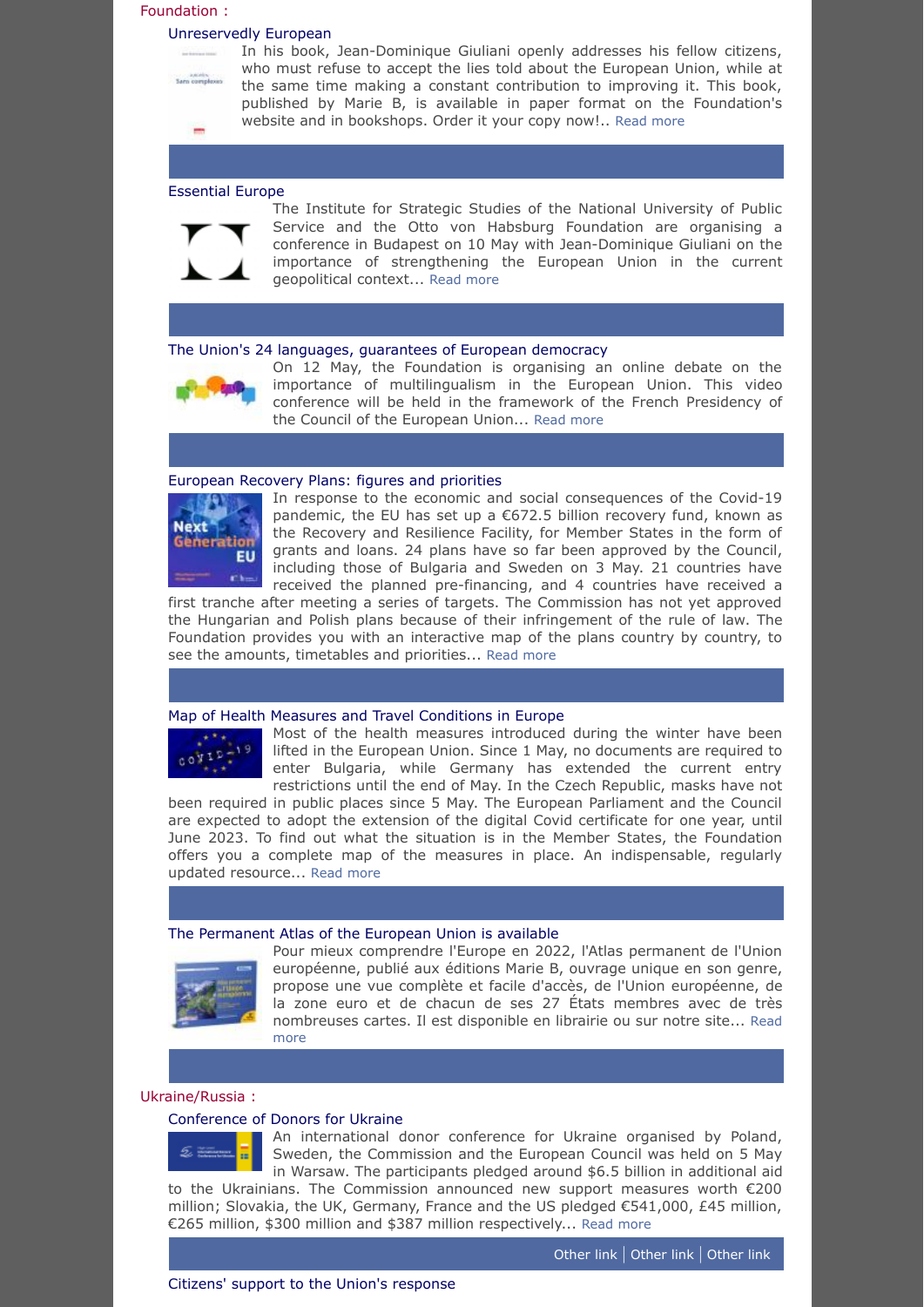

The majority of Europeans believe that since the Russian invasion of Ukraine, the European Union has shown solidarity (79% of respondents) in its response, according to a Flash Eurobarometer survey published on 3 May. Citizens approve of the humanitarian support given to Ukraine (93%), are in favour of welcoming people fleeing the war into the EU (88%) and approve of the EU's financial support (80%). They approve of the economic sanctions against Russia (80%) and support efforts to

reduce dependence on Russian energy, while admitting that additional measures need to be taken in the EU to limit the consequences of rising energy prices on citizens' purchasing power... [Read more](https://ec.europa.eu/commission/presscorner/detail/en/ip_22_2784)

# <span id="page-2-0"></span>[New Gas Projects between Member States](https://www.consilium.europa.eu/en/press/press-releases/2022/05/03/remarks-by-president-charles-michel-at-the-inauguration-of-the-construction-of-a-liquefied-natural-gas-terminal-in-alexandroupolis/)



On 3 May, Greece and Bulgaria launched the construction of a floating platform for liquefied natural gas (LNG) south of Alexandropolis in the Mediterranean Sea. The LNG terminal is expected to be operational by the end of 2023 and could process up to 5.5 billion m3 of natural gas per year. The president of the European Council, Charles Michel, who attended the signing of the contract, said that the project, financed with €410 million in

public and private funds, was an "important step for energy in Europe", as it would .<br>help reduce its dependence on Russian gas. On 5 May, Poland and Lithuania inaugurated the GIPL pipeline, which links the two countries. The project, which cost around €500 million, largely financed by the EU, will supply 10% of Poland's annual gas demand... [Read more](https://www.consilium.europa.eu/en/press/press-releases/2022/05/03/remarks-by-president-charles-michel-at-the-inauguration-of-the-construction-of-a-liquefied-natural-gas-terminal-in-alexandroupolis/)

[Other](https://ec.europa.eu/info/news/inauguration-gas-interconnection-between-poland-and-lithuania-2022-may-05_en) link

# <span id="page-2-1"></span>[New Package of European Sanctions](https://ec.europa.eu/commission/presscorner/detail/en/speech_22_2785)



Commission President Ursula von der Leyen presented on 4 May the broad lines of the EU's sixth package of sanctions against Russia. Currently being discussed by Member States' ambassadors, the measures include a gradual halt to oil imports from Russia, and the

banning of three Russian broadcasters in the EU as "propaganda organs". The Commission is also proposing the exclusion of three Russian banks from the SWIFT system, including Sberbank, Russia's largest bank, and the addition of new personalities, including Kirill, Patriarch of the Russian Church, to the list of those sanctioned... [Read more](https://ec.europa.eu/commission/presscorner/detail/en/speech_22_2785)

#### <span id="page-2-2"></span>[More sanctions against Russia and support to the Ukrainians](https://www.europarl.europa.eu/doceo/document/TA-9-2022-0207_EN.pdf)



In two resolutions adopted on 5 May, MEPs are calling for stricter sanctions against the Russian maritime sector by refusing entry to EU ports to ships that have called at Russian ports. They are calling for the return of aircraft belonging to foreign companies illegally registered by

Russia in the national aviation register. Finally, they are calling for the creation of a European crisis management mechanism, and for a significant increase in the EU's military mobility budget. They are calling on Member States to identify and dismantle trafficking networks that sexually exploit women refugees from Ukraine. As 90% of those fleeing Ukraine are women and children, they called on the EU to send contraceptive and reproductive health kits to Ukraine and stressed that complaints mechanisms should be established in Member States... [Read more](https://www.europarl.europa.eu/doceo/document/TA-9-2022-0207_EN.pdf)

[Other](https://www.europarl.europa.eu/doceo/document/TA-9-2022-0206_EN.pdf) link

# <span id="page-2-3"></span>[Discussion between Emmanuel Macron and Vladimir Putin](http://en.kremlin.ru/events/president/news/68348)



In a telephone conversation with his Russian counterpart Vladimir Putin on 3 May, French President Emmanuel Macron expressed his concern about the situation in the Donbass and called on Russia to work with humanitarian actors. He reiterated his call for a ceasefire and said he [remained available to pursue talks that would lead to peace...](http://en.kremlin.ru/events/president/news/68348) Read

more

### [Other](https://www.elysee.fr/emmanuel-macron/2022/05/03/entretien-vladimir-poutine-president-de-la-federation-de-russie) link

# <span id="page-2-4"></span>[Visits by Croatian Prime Minister, President of the Bundestag and Baltic Ministers](https://www.president.gov.ua/en/news/prezident-ukrayini-obgovoriv-z-premyer-ministrom-horvatiyi-p-74889)

<span id="page-2-5"></span>

Ukrainian President Volodymyr Zelenskyy met with the foreign ministers of the three Baltic states on 6 May. On 8 May, he met the Croatian Prime Minister, Andrej Plenković, and the President of the Bundestag, Bärbel Bas. The strengthening of sanctions against Russia, military, humanitarian and financial aid to Ukraine and the country's integration into the European Union were the central themes of these exchanges. Energy cooperation was also discussed with representatives of the Baltic States... [Read more](https://www.president.gov.ua/en/news/prezident-ukrayini-obgovoriv-z-premyer-ministrom-horvatiyi-p-74889)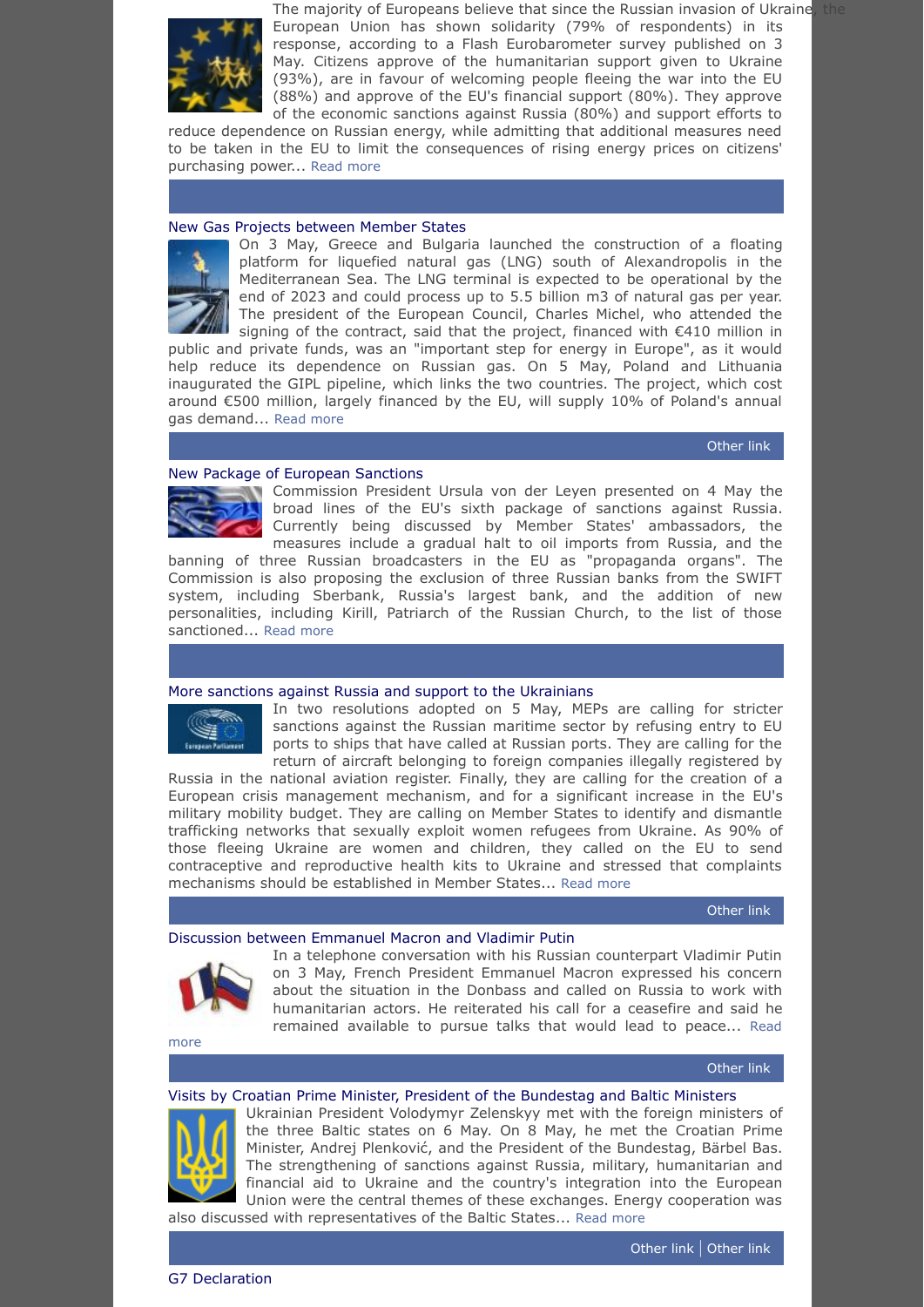The leaders of the G7 countries, meeting by video conference on 8 May, exchanged

views with Ukrainian President Volodymyr Zelensky and assured him of their "deep solidarity and unwavering support for Ukraine". They pledged to gradually reduce or ban the import of Russian oil, ban or prevent the provision of key services on which Russia depends,

strengthen measures against Russian banks and fight propaganda... [Read more](https://www.g7germany.de/resource/blob/998352/2037590/4765108ccd471e57c87a11faf0964e79/2022-05-08-g7-leaders-statement-eng-data.pdf?download=1)

# <span id="page-3-0"></span>[Evacuation of Civilians at Mariupol and the peace process](https://news.un.org/en/story/2022/05/1117782)

On 5 May, UN Secretary-General António Guterres declared the evacuation of civilians trapped in the Azovstal steel plant in Mariupol a success. More than 320 civilians have already been evacuated, many needing medical attention and suffering from trauma. UNICEF has

warned of the impact of the war on the mental health of Ukrainian children and is calling for efforts to provide vulnerable children with specialised and psychosocial support to be intensified. On 6 May, the Security Council adopted a statement supporting Guterres' efforts to reach a peaceful solution. On 7 May, the World Food Programme warned of the closure of ports in the Odessa region. It called for them to be reopened to avoid a major global food crisis... [Read more](https://news.un.org/en/story/2022/05/1117782)

### [Other](https://news.un.org/en/story/2022/05/1117742) link | [Other](https://news.un.org/en/story/2022/05/1117662) link | [Other](https://news.un.org/en/story/2022/05/1117722) link

# <span id="page-3-1"></span>[Recommendations to protect Ukrainian refugees from traffickers](https://www.coe.int/fr/web/portal/full-news/-/asset_publisher/y5xQt7QdunzT/content/council-of-europe-experts-release-guidance-to-protect-ukrainian-refugees-from-traffickers?_101_INSTANCE_y5xQt7QdunzT_languageId=en_GB)

GRETA, the Council of Europe's anti-trafficking body, published advice on 4 May on how to protect Ukrainian refugees. It recommends the registration of all refugees at the borders, the presence of trained officers and approved volunteers. It also recommends the strengthening of hotlines and the monitoring of areas at risk of human trafficking...

[Other](https://rm.coe.int/guidance-note-on-addressing-the-risks-of-trafficking-in-human-beings-r/1680a663e2) link

# <span id="page-3-2"></span>Commission :

[Read more](https://www.coe.int/fr/web/portal/full-news/-/asset_publisher/y5xQt7QdunzT/content/council-of-europe-experts-release-guidance-to-protect-ukrainian-refugees-from-traffickers?_101_INSTANCE_y5xQt7QdunzT_languageId=en_GB)

# <span id="page-3-3"></span>[Apple accused of abuse of dominant position regarding mobile payments](https://ec.europa.eu/commission/presscorner/detail/en/ip_22_2764)



Following the preliminary findings of an investigation opened in June 2020, the Commission accused Apple on 2 May of abusing its dominant position in the markets for mobile wallets on Apple-owned devices. The Commission believes that the US company forms "a closed ecosystem, in which it controls every aspect of the user experience" and that Apple's dominant position restricts competition, in violation of EU law...

[Read more](https://ec.europa.eu/commission/presscorner/detail/en/ip_22_2764)

#### <span id="page-3-4"></span>[Renewed strategy for the EU's outermost regions](https://ec.europa.eu/commission/presscorner/detail/en/ip_22_2727)



On 3 May, the Commission proposed a strategy for the nine outermost regions of the European Union, namely Guadeloupe, French Guiana, Martinique, Mayotte, Réunion and Saint-Martin (France), the Azores and Madeira (Portugal) and the Canary Islands (Spain). The proposal aims to improve the living conditions of their citizens, support the ecological

and digital transition, strengthen cooperation between them and reinforce their participation in dedicated EU programmes. The strategy launches a series of specific calls for projects aimed exclusively at these regions, to help local youth, support the blue economy, innovation, research and biodiversity... [Read more](https://ec.europa.eu/commission/presscorner/detail/en/ip_22_2727)

#### <span id="page-3-5"></span>[Proposal for the creation of a European area of health data](https://ec.europa.eu/commission/presscorner/detail/en/ip_22_2711)



On 3 May, the Commission suggested the creation of a European Health Data Space (EHDS) to achieve a single market for digital health products and services. EU citizens will be able to control, share and use their health data free of charge in their country and in other Member

States. All health documents will have to follow a common European format and be interoperable. Each state will have to designate digital health authorities. The EHDS also aims to improve the use of health data for research, innovation and policymaking. Access to data will be through dedicated bodies and will be based on a strict legal framework guaranteeing anonymity... [Read more](https://ec.europa.eu/commission/presscorner/detail/en/ip_22_2711)

#### <span id="page-3-6"></span>[Joint Declaration for the Development of Hydrogen](https://ec.europa.eu/docsroom/documents/50014/)



The Commission and 20 European electrolyser manufacturers adopted a joint declaration on 6 May committing themselves to reducing the EU's dependence on Russian gas and improving sustainable energy supplies. The industries will increase their manufacturing capacity for

electrolysers, the devices used to produce hydrogen, tenfold by 2025. The Commission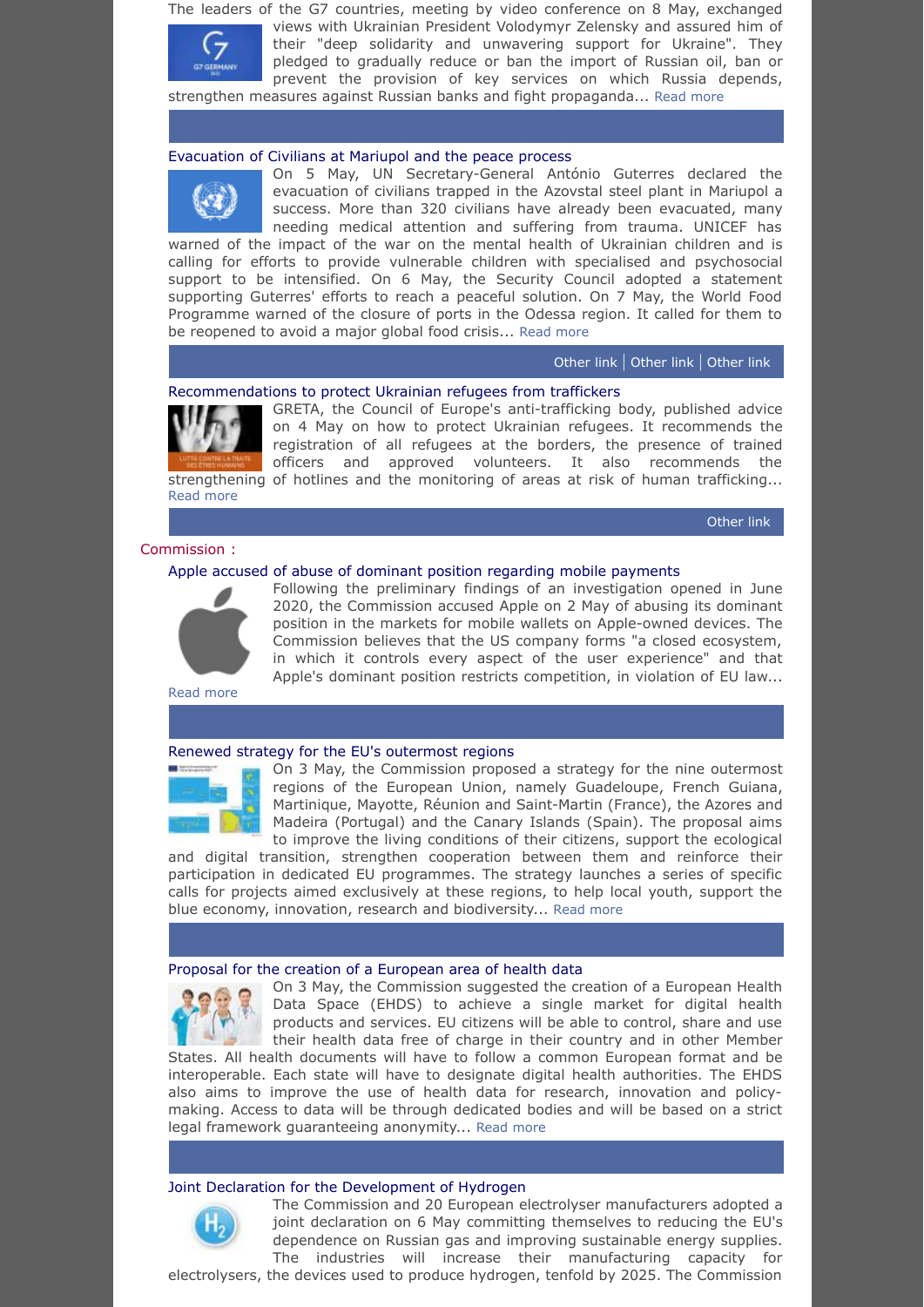will put in place a favourable regulatory framework and facilitate access to finance for large-scale clean hydrogen production in Europe... [Read more](https://ec.europa.eu/docsroom/documents/50014/)

### <span id="page-4-0"></span>Parliament :

# <span id="page-4-1"></span>[Mario Draghi calls for an acceleration of European integration](https://www.europarl.europa.eu/news/en/press-room/20220429IPR28222/italy-s-prime-minister-draghi-calls-for-faster-eu-integration-to-address-crises)

Italian Prime Minister Mario Draghi called for faster European integration to tackle crises, during a debate in the European Parliament on 3 May. He presented proposals to strengthen cooperation in the European Union on defence and migration management. He called for a reform of European decision-making to "move towards qualified majority decisions, for

a Europe capable of taking decisions within a reasonable timeframe"... [Read more](https://www.europarl.europa.eu/news/en/press-room/20220429IPR28222/italy-s-prime-minister-draghi-calls-for-faster-eu-integration-to-address-crises)

[Other](https://www.governo.it/it/articolo/il-presidente-draghi-al-parlamento-europeo/19738) link

# <span id="page-4-2"></span>[Project for new rules in European elections](https://www.europarl.europa.eu/doceo/document/TA-9-2022-0129_EN.pdf)

On 3 May, MEPs adopted a draft law providing for the election of 28 additional MEPs at pan-European level. The draft, which has yet to be unanimously approved by the Council, aims to tackle gender inequalities by introducing parity lists or gender quotas. It mentions the

possibility for Europeans to directly elect the President of the Commission through a system of "leading candidates". The Parliament suggests making 9 May, Europe Day, the common polling day for the European elections... [Read more](https://www.europarl.europa.eu/doceo/document/TA-9-2022-0129_EN.pdf)

#### <span id="page-4-3"></span>[Recommendations regarding artificial intelligence](https://www.europarl.europa.eu/doceo/document/TA-9-2022-0140_EN.pdf)



On 3 May, MEPs adopted the final recommendations of the special committee on artificial intelligence in the digital age. They believe that the European Union must catch up if it wants to "act as a global reference on this subject" and stress that artificial intelligence could increase capital productivity, contribute to innovation and lead to sustainable growth. In view of the ethical and legal questions that artificial intelligence could raise, Parliament is encouraging the EU to forge a global agreement on common standards to limit

abuses... [Read more](https://www.europarl.europa.eu/doceo/document/TA-9-2022-0140_EN.pdf)

#### <span id="page-4-4"></span>[Greenlight to strengthen Europol's mandate](https://www.europarl.europa.eu/doceo/document/TA-9-2022-0142_EN.pdf)



On 4 May, MEPs approved an agreement reached in February with the Council on strengthening Europol's mandate. The agency will be able to **EURCPOL** help national authorities monitor foreign direct investment in securityrelated cases and carry out research and innovation projects. It will also be able to receive and process data from private companies, under the

supervision of the European Data Protection Supervisor. It will also create a new post of fundamental rights officer... [Read more](https://www.europarl.europa.eu/doceo/document/TA-9-2022-0142_EN.pdf)

### <span id="page-4-5"></span>[Call for greater protection of European values in Hungary and Poland](https://www.europarl.europa.eu/doceo/document/TA-9-2022-0204_EN.pdf)



In a resolution adopted on 5 May, MEPs called on the Council to "make real progress" in protecting European values and to respond to the failings of Hungary and Poland. They asked to be kept informed of developments and for the Article 7 hearings in the Council to be organised in an open, structured and regular way, with

recommendations and clear deadlines for the Member States being examined. MEPs called on the Council and the Commission not to approve the recovery plans of Hungary and Poland... [Read more](https://www.europarl.europa.eu/doceo/document/TA-9-2022-0204_EN.pdf)

# <span id="page-4-6"></span>[Resolution in support of the revision of the treaties](https://www.europarl.europa.eu/doceo/document/TA-9-2022-0141_EN.pdf)



In a resolution adopted on 4 May, MEPs recognise that the proposals Conférence emerging from the Conference on the Future of Europe require a sur l'avenir<br>de l'Europe revision of the treaties for the sake of transparency, simplicity and accountability. They have invited the Constitutional Affairs Committee to prepare proposals. They have called on the Union to strengthen its

action in the fields of health, energy, migration and defence, and stress the need to give Parliament the right of legislative initiative and to end unanimity in the Council... [Read more](https://www.europarl.europa.eu/doceo/document/TA-9-2022-0141_EN.pdf)

# <span id="page-4-7"></span>Council :

#### <span id="page-4-8"></span>[Meeting of Economy and Finance Ministers](https://www.consilium.europa.eu/en/meetings/ecofin/2022/05/03)

The Economy and Finance Ministers discussed economic recovery in a video conference on 3 May. They expressed their support for the recovery and resilience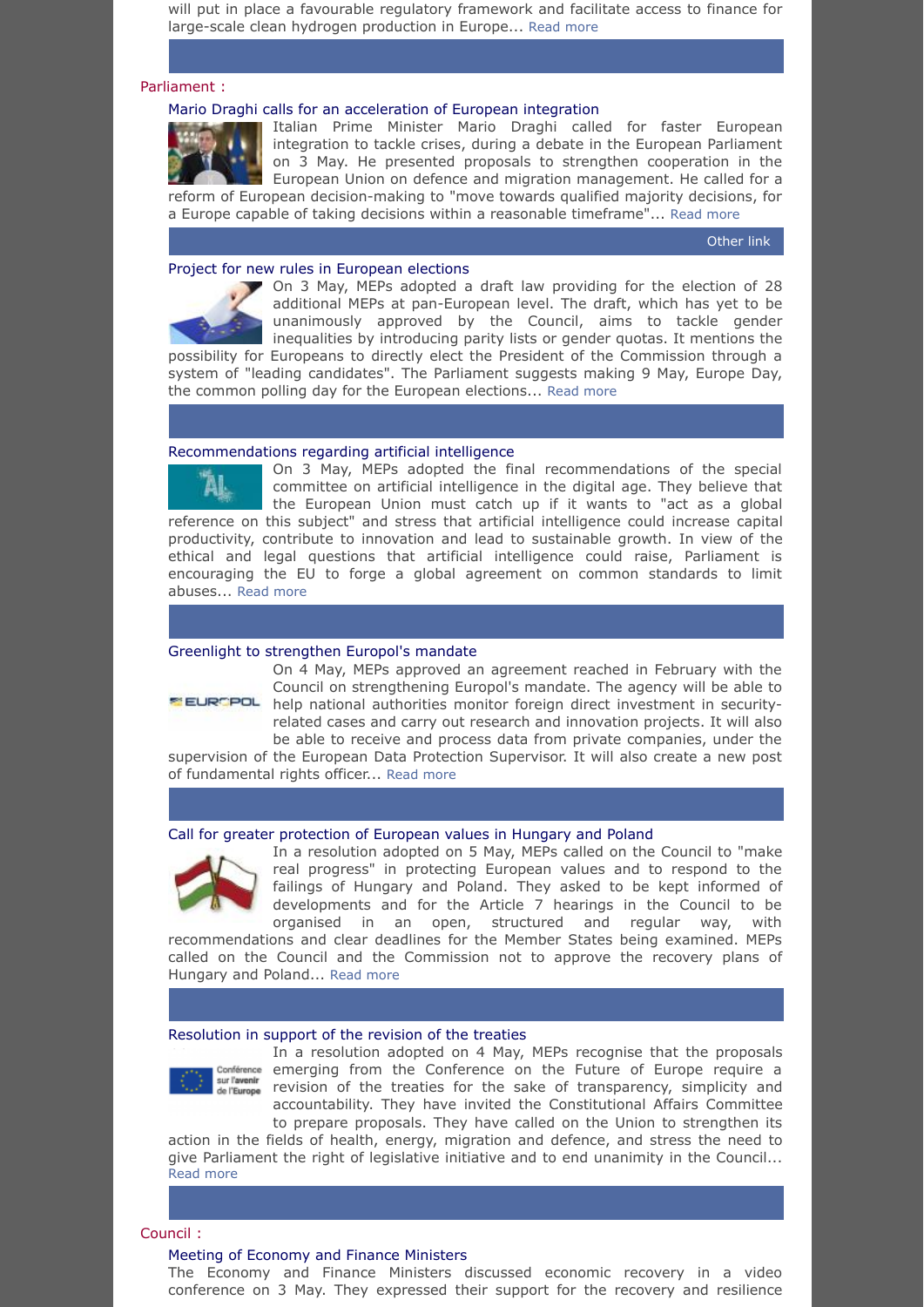

plans of Bulgaria and Sweden, amounting to €6.3 billion and €3.3 billion respectively, which were formally approved by written procedure after the meeting... [Read more](https://www.consilium.europa.eu/en/meetings/ecofin/2022/05/03)

# <span id="page-5-0"></span>[Eurogroup Meeting](https://www.consilium.europa.eu/en/meetings/eurogroup/2022/05/03)



The Eurogroup met by video conference on 3 May to discuss the proposed work plan for the completion of the banking union. The plan includes, among other things, a framework for the management of failed banks in the EU, stronger depositor protection and a more integrated market for banking services... [Read more](https://www.consilium.europa.eu/en/meetings/eurogroup/2022/05/03)

[Other](https://www.consilium.europa.eu/en/press/press-releases/2022/05/03/remarks-by-paschal-donohoe-following-the-video-conference-of-the-eurogroup-of-3-may-2022/) link

[Other](https://www.consilium.europa.eu/en/press/press-releases/2022/05/03/recovery-fund-ministers-welcome-assessment-of-national-plans-for-bulgaria-and-sweden/) link

# <span id="page-5-1"></span>[Draft regulation on foreign subsidies](https://www.consilium.europa.eu/en/press/press-releases/2022/05/04/reglementer-les-subventions-etrangeres-generant-des-distorsions-sur-le-marche-interieur-le-conseil-adopte-sa-position/)



On 4 May, the Parliament and the Council adopted their respective positions on a draft regulation on foreign subsidies granted to companies operating in the European Union. The draft foresees the obligation for companies, above a certain threshold, to inform the Commission of potential disruptive subsidies through an alert mechanism. The scope of the new rules should be extended to more

acquisitions, mergers and public procurement. The Parliament and the Council must now reach agreement, in particular on the notification thresholds above which companies will be obliged to keep the Commission informed... [Read more](https://www.consilium.europa.eu/en/press/press-releases/2022/05/04/reglementer-les-subventions-etrangeres-generant-des-distorsions-sur-le-marche-interieur-le-conseil-adopte-sa-position/)

[Other](https://www.europarl.europa.eu/doceo/document/TA-9-2022-0143_EN.pdf) link

# <span id="page-5-2"></span>Diplomacy :

#### <span id="page-5-3"></span>[Indian Prime Minister visits Europe](https://www.elysee.fr/en/emmanuel-macron/2022/05/04/joint-statement-by-president-emmanuel-macron-and-the-prime-minister-of-india-m-narendra-modi)



On a visit to Europe, Indian Prime Minister Narendra Modi met the leaders of Germany, France, Denmark, Finland and Sweden. Germany and India signed several bilateral agreements on 2 May, including  $\epsilon$ 10 billion in assistance to India by 2030 for its energy transition. On 3 May,

he attended the second India-Nordic Summit in Denmark, which focused on postpandemic recovery, climate change, renewable energy and international security. In his meeting with French President Emmanuel Macron on 4 May, the two leaders called for an "immediate cessation of hostilities" in Ukraine without India openly condemning the Russian attack... [Read more](https://www.elysee.fr/en/emmanuel-macron/2022/05/04/joint-statement-by-president-emmanuel-macron-and-the-prime-minister-of-india-m-narendra-modi)

[Other](https://www.pmindia.gov.in/en/news_updates/2nd-india-nordic-summit/?comment=disable) link | [Other](https://www.pmindia.gov.in/en/news_updates/pms-meeting-with-prime-minister-of-finland/?comment=disable) link | [Other](https://www.pmindia.gov.in/en/news_updates/pms-meeting-with-prime-minister-of-sweden/?comment=disable) link | [Other](https://www.pmindia.gov.in/en/news_updates/press-release-on-pms-meeting-with-prime-minister-of-denmark/?comment=disable) link

# <span id="page-5-4"></span>Germany :

# <span id="page-5-5"></span>[Elections in the Land of Schleswig-Holstein](https://www.dw.com/en/germany-cdu-wins-schleswig-holstein-state-election/a-61726509)

On 8 May, regional elections in Schleswig-Holstein were held to determine the new state assembly. The Christian Democratic Union (CDU) won 34 of the 69 seats with 43.4% of the vote, the Greens 14 with 18.3% of the vote, the Social Democratic Party (SPD) 12 with 16%

of the vote, the Liberal Democratic Party (FDP) 5 with 6.4% of the vote, the Federation of South Schleswig Voters (SSW) with 5.7% of the vote, the AfD obtained 4.4% of the vote and is therefore excluded from the parliament... [Read more](https://www.dw.com/en/germany-cdu-wins-schleswig-holstein-state-election/a-61726509)

# <span id="page-5-6"></span>France :

# <span id="page-5-7"></span>[Investiture of Emmanuel Macron for his second mandate](https://www.nytimes.com/2022/05/07/world/europe/france-president-emmanuel-macron-inauguration.html)



Emmanuel Macron was inaugurated on 7 May for a second five-year term as President of the French Republic. In his speech, he said he wanted to preside by applying a "new method", "by planning, by reforming, by involving" the French people. The President promised to "leave a more liveable planet" and "a stronger France"... [Read more](https://www.nytimes.com/2022/05/07/world/europe/france-president-emmanuel-macron-inauguration.html)

[Other](https://www.elysee.fr/emmanuel-macron/2022/05/07/ceremonie-dinvestiture-du-president-de-la-republique) link

#### <span id="page-5-8"></span>UK :

#### <span id="page-5-9"></span>[Local election results](https://www.bbc.com/news/live/uk-politics-61235136)



On 5 May, local elections were held in England, Wales and Scotland, as well as for the Northern Ireland legislature. Prime Minister Boris Johnson's Conservative Party suffered losses across England (over 300 seats), including the loss of local councils in London for the first time

since 1964 to Labour and the Liberal Democrats. In Northern Ireland, the Sinn Fein republicans won 27 seats compared to 25 for the Democratic Unionist Party (DUP), and 29% of the first preference vote compared to 21.3% for the DUP. This will be the first time that this pro-united Ireland party is expected to win the post of First Minister of the region, with Michelle O'Neill... [Read more](https://www.bbc.com/news/live/uk-politics-61235136)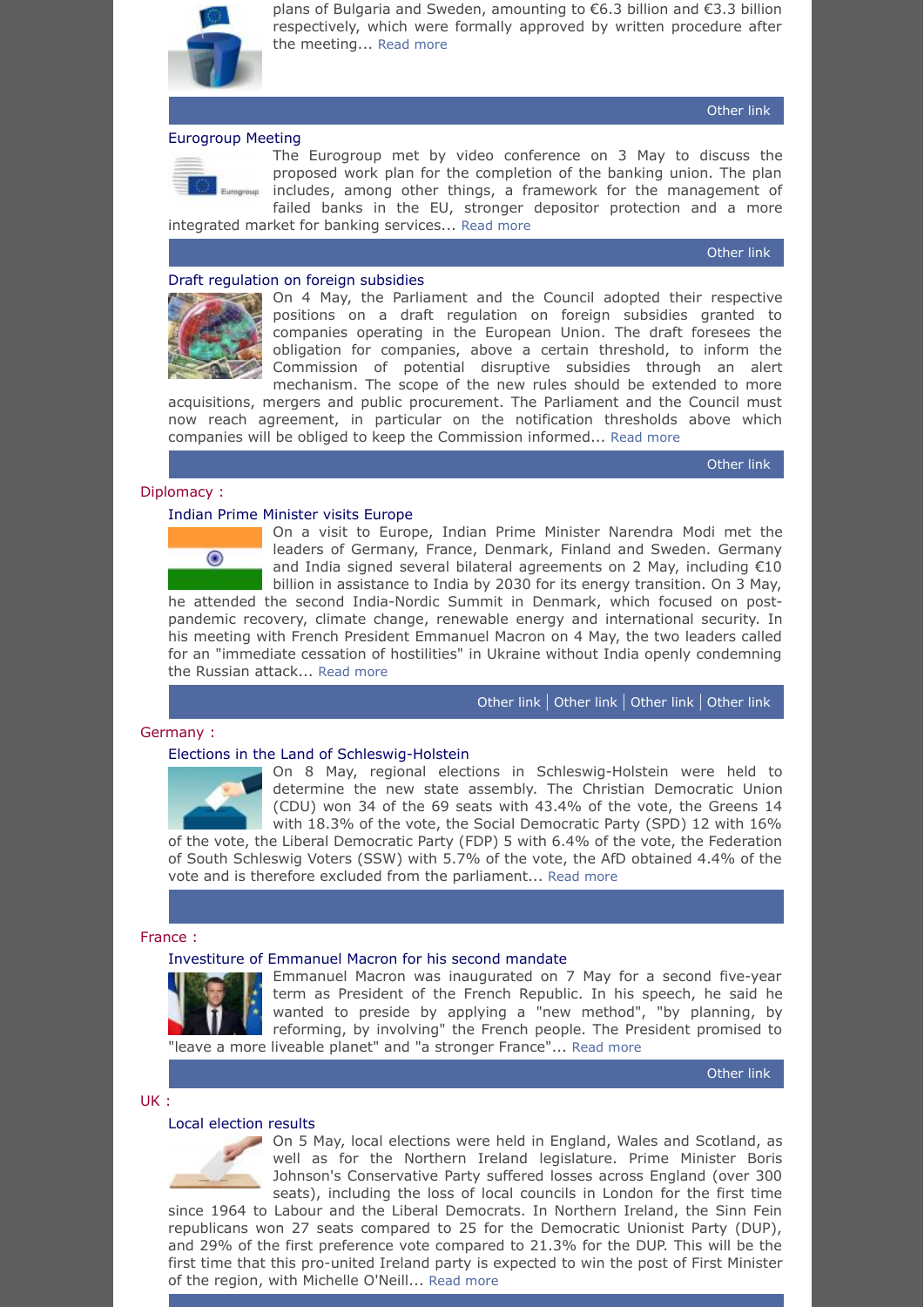#### <span id="page-6-0"></span>Moldova :

<span id="page-6-1"></span>

Visiting Chisinau on 4 May, European Council President Charles Michel expressed the EU's solidarity with Moldova and pledged increased military support. On the same day, the Commission announced an additional €52 million in aid to support reforms and economic recovery

in the country. In a resolution adopted on 5 May, MEPs welcomed Moldova's application for EU membership, submitted on 3 March, and called for further work on the country's integration into the single market. They called on the EU to provide more aid to the country, in the form of macro-financial assistance or refugee management. They denounced Russia's actions and political pressure in Moldova, particularly with regard to the country's gas supply... [Read more](https://www.consilium.europa.eu/en/press/press-releases/2022/05/04/remarks-by-president-charles-michel-at-the-press-conference-with-president-maia-sandu-in-chisinau/)

[Other](https://ec.europa.eu/commission/presscorner/detail/en/ip_22_2783) link | [Other](https://www.europarl.europa.eu/doceo/document/TA-9-2022-0205_EN.pdf) link | [Other](https://presedinte.md/rom/presa/sefa-statului-a-discutat-cu-presedintele-consiliului-european-charles-michel-vom-continua-sa-muncim-pentru-ca-intr-o-buna-zi-sa-intram-in-marea-familie-europeana) link

# <span id="page-6-2"></span>Council of Europe :

# <span id="page-6-3"></span>[Annual report by the Secretary General](https://rm.coe.int/moving-forward-2022-annual-report-of-the-secretary-general/1680a661d6)



The Secretary General of the Council of Europe, Marija Pejcinovic Buric, presented her annual report on the institution's activities on 4 May. She reiterated the Council of Europe's solidarity with Ukraine, condemned the Russian aggression and stressed that Russia's exclusion from the

Council of Europe had been inevitable. "In the face of terrible violence and cataclysmic changes", Ms Pejcinovic Buric called on member states to invest in human rights, democracy and the rule of law... [Read more](https://rm.coe.int/moving-forward-2022-annual-report-of-the-secretary-general/1680a661d6)

#### <span id="page-6-4"></span>[Moneyval Annual Report on the fight to counter laundering](https://rm.coe.int/moneyval-annual-report-2021-eng-docx/1680a662b1)



According to the annual report of anti-money laundering experts Moneyval published on 4 May, "governments must step up their efforts and coordination" in the fight against money laundering and terrorist financing. The report also calls for greater oversight of the virtual asset sector and specialised professions such as lawyers and accountants... [Read more](https://rm.coe.int/moneyval-annual-report-2021-eng-docx/1680a662b1)

# <span id="page-6-5"></span>Eurostat :

#### <span id="page-6-6"></span>[Drop in unemployment rate](https://ec.europa.eu/eurostat/documents/2995521/14613608/3-03052022-AP-EN.pdf/36631a07-778c-efb0-01f2-8a052bde985e)



The unemployment rate in the European Union stood at 6.2% in March, compared to 6.3% in February and 7.5% in March of the previous year, according to data published by Eurostat on 3 May. In the euro area, it was 6.8% in March, compared with 6.9% in February and 8.2% in

March 2021... [Read more](https://ec.europa.eu/eurostat/documents/2995521/14613608/3-03052022-AP-EN.pdf/36631a07-778c-efb0-01f2-8a052bde985e)

# <span id="page-6-7"></span>Eurobarometer :

### <span id="page-6-8"></span>[Increasing youth commitment in the Union](https://ec.europa.eu/commission/presscorner/detail/en/ip_22_2774)



Young people are increasingly engaged in their society (58% in 2022, compared to 41% in 2020), according to a Flash Eurobarometer survey published on 6 May. Young people want decision-makers to listen to them more and to support their personal, social and professional

development (72% of respondents). They consider well-being (34%), environmental protection and the fight against climate change (34%) as priorities for the European Year of Youth. On 6 May, the Commission launched the "Give your vision a voice" platform, which aims to allow young people to share their opinions and ideas on the future of the EU... [Read more](https://ec.europa.eu/commission/presscorner/detail/en/ip_22_2774)

# <span id="page-6-9"></span>Culture :

# <span id="page-6-10"></span>[European cultural solidarity with Ukraine](https://ukrainianlondon.co.uk/may-15th-unite-for-ukraine/)



Cultural events in support of Ukraine continue across Europe. In France, a concert is taking place in Saint-Médard-d'Eyrans on 14 May. And from 10 May a photographic exhibition "Portrait(s) of a resistance. Ukraine 2004-2022" is on display on the gates of the Hôtel de Ville. In Germany,

the city of Munich is offering a concert by the local Ukrainian choir "Pokrov" at St. Simeon's Church on 15 May, and a charity campaign "Read for Peace" with speeches and readings. In Poland, at the Arche Hotel in Warsaw, a concert of 19th and 20th century Polish music is scheduled for 20 May. In the UK, on 15 May, a dance performance is being held at the Sadler's Wells Theater, with proceeds going to the DEC Humanitarian Appeal. Bono and The Edge from U2 performed in the Kyiv metro on 8 May... [Read more](https://ukrainianlondon.co.uk/may-15th-unite-for-ukraine/)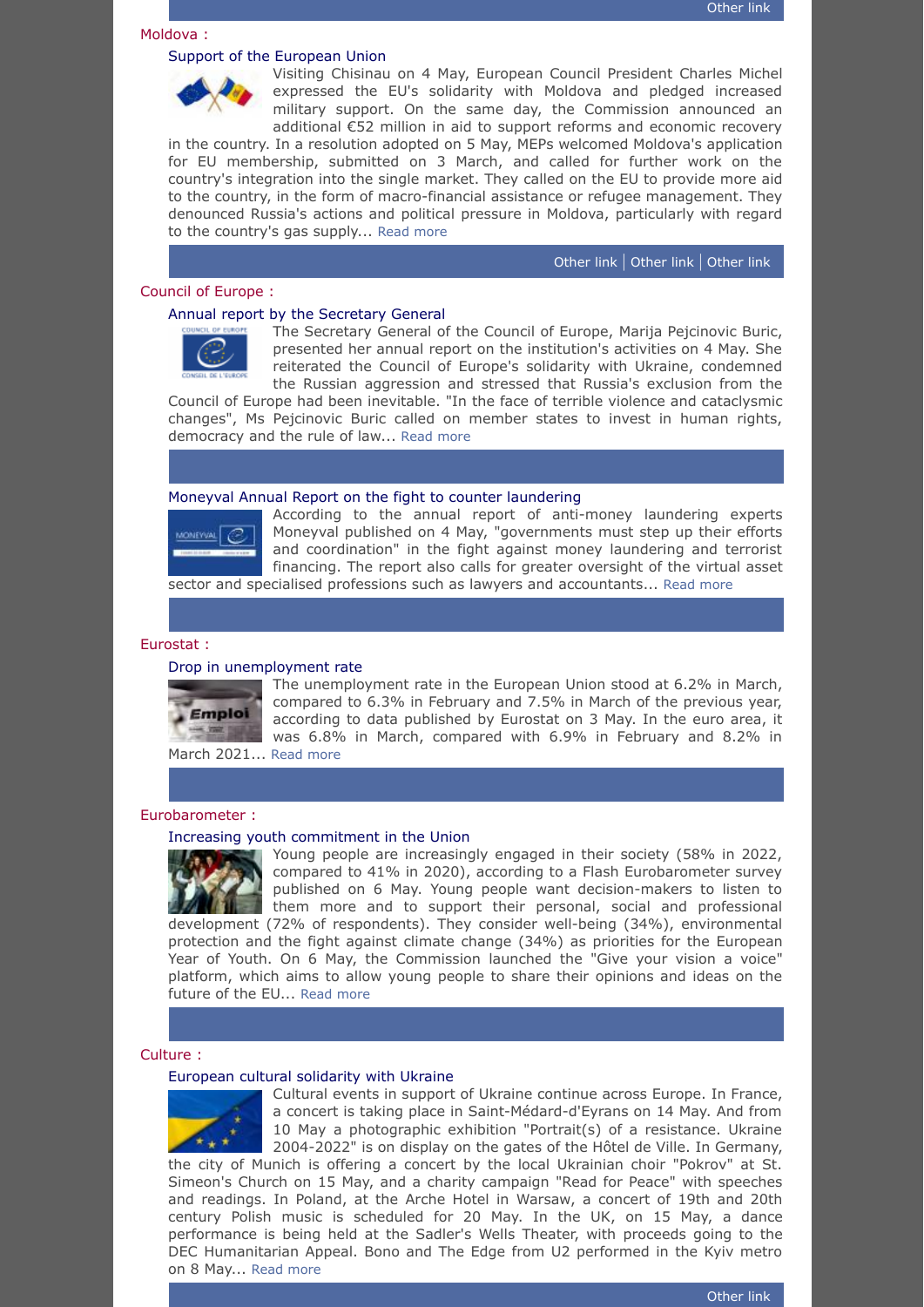#### <span id="page-7-0"></span>[New European Bauhaus: five projects have been selected](https://ec.europa.eu/commission/presscorner/detail/en/ip_22_2780)



On 4 May, the Commission selected 5 projects to deploy "flagship demonstration models" as part of the European Bauhaus project. A budget of €25 million has been earmarked for the 5 selected projects, which will be implemented in 11 Member States. The projects will focus on building renovation, arts, cultural heritage, education and smart cities... [Read more](https://ec.europa.eu/commission/presscorner/detail/en/ip_22_2780)

#### <span id="page-7-1"></span>[European Night of Museums](https://nuitdesmusees.culture.gouv.fr/en/)



The 18th edition of the European Museum Night is taking place on 14 May. Created at the initiative of the French Ministry of Culture, the event invites European museums to open their doors from dusk until midnight to experience culture in a different way. From France to Spain, Italy, Bosnia-Herzegovina and Portugal, more than 3 000 museums are opening their

doors in nearly 30 countries across the continent... [Read more](https://nuitdesmusees.culture.gouv.fr/en/)

[Other](https://nuitdesmusees.culture.gouv.fr/en/actualites/aux-quatre-coins-de-l-europe-la-memoire-des-peuples-est-a-l-honneur) link

#### <span id="page-7-2"></span>[Barbara Kruger in Berlin](https://www.smb.museum/en/museums-institutions/neue-nationalgalerie/exhibitions/detail/barbara-kruger/)

Until 28 August, the Neue Nationalgalerie in Berlin is presenting an exhibition by Barbara Kruger, which offers a reflection on the violence of **THERE is a little totalitarian states, the mechanisms of societal discrimination and the** dangers of biased historiography... [Read more](https://www.smb.museum/en/museums-institutions/neue-nationalgalerie/exhibitions/detail/barbara-kruger/)

#### <span id="page-7-3"></span>[Frida Kahlo in Madrid](https://www.casademexico.es/exposicion/frida-kahlo/)



The Casa de Mexico Foundation in Madrid is presenting an exhibition on Frida Kalho, her art and the historical context of her work until 30 November... [Read more](https://www.casademexico.es/exposicion/frida-kahlo/)

[Other](https://www.esmadrid.com/en/whats-on/frida-kahlo-wings-fly-fundacion-casa-mexico-espana) link

# <span id="page-7-4"></span>[Eva Aeppli's Sentimental Museum](https://www.museumspass.com/en/exhibition/eva-aepplis-sentimental-museum)

The Centre Pompidou in Metz is presenting a retrospective of Eva  $Centre$ Aeppli's "sentimental museum" until 14 November. Works by her close Pompidou-Metz circle and her successors, including Louise Bourgeois, Annette Messager and Jean Tinguely, form a dialogue with the textile figures created by the Swiss sculptor, who continues to influence the contemporary scene... [Read more](https://www.museumspass.com/en/exhibition/eva-aepplis-sentimental-museum)

[Other](https://www.centrepompidou-metz.fr/eva-aeppli) link

### <span id="page-7-5"></span>[John Craxton's Centenary in Athens](https://www.benaki.org/index.php?option=com_events&view=event&type=&id=1016119&Itemid=559&lang=en)



Until 11 September, the Benaki Museum in Athens is hosting the exhibition "John Craxton: A Greek Soul", which celebrates the centenary of the British artist with 90 of his works... [Read more](https://www.benaki.org/index.php?option=com_events&view=event&type=&id=1016119&Itemid=559&lang=en)

#### <span id="page-7-6"></span>[Jerzy Krawczyk retrospective in Warsaw](https://zacheta.art.pl/en/wystawy/jerzy-krawczyk-gra-o-wszystko)



The National Art Gallery in Warsaw is presenting a retrospective of Jerzy Krawczyk's work until 19 June. The exhibition includes landscapes of Lodz painted by the artist in the 1950s, still lifes, portraits where the painter develops the concept of "spatial realism", as well as works that illustrate the impact of the Second World War and the Holocaust on his

art... [Read more](https://zacheta.art.pl/en/wystawy/jerzy-krawczyk-gra-o-wszystko)

#### <span id="page-7-7"></span>[Glass makers in Estonia](https://www.ajaloomuuseum.ee/exhibitions/contemporary-exhibitions/coming-soon-master-glass-makers-the-history-of-the-estonian-glass-industry)

<AIM.OOMUUSEUM>

Until 31 December, the Tallinn History Museum is offering a retrospective on the history of the glass industry in Estonia. The exhibition details the evolution of glassblowing techniques, from the [first piece of glass found in Estonia to the most recent creations...](https://www.ajaloomuuseum.ee/exhibitions/contemporary-exhibitions/coming-soon-master-glass-makers-the-history-of-the-estonian-glass-industry) Read more

# <span id="page-7-8"></span>[Design Week in Bucharest](https://romaniandesignweek.ro/article/10-years-romanian-design-week-numbers)



The Romanian Design Week celebrates its tenth anniversary in Bucharest from 13 to 22 May, with the theme "forward together" to show the role of industry in creating a sustainable and inclusive future... [Read more](https://romaniandesignweek.ro/article/10-years-romanian-design-week-numbers)

<span id="page-7-9"></span>